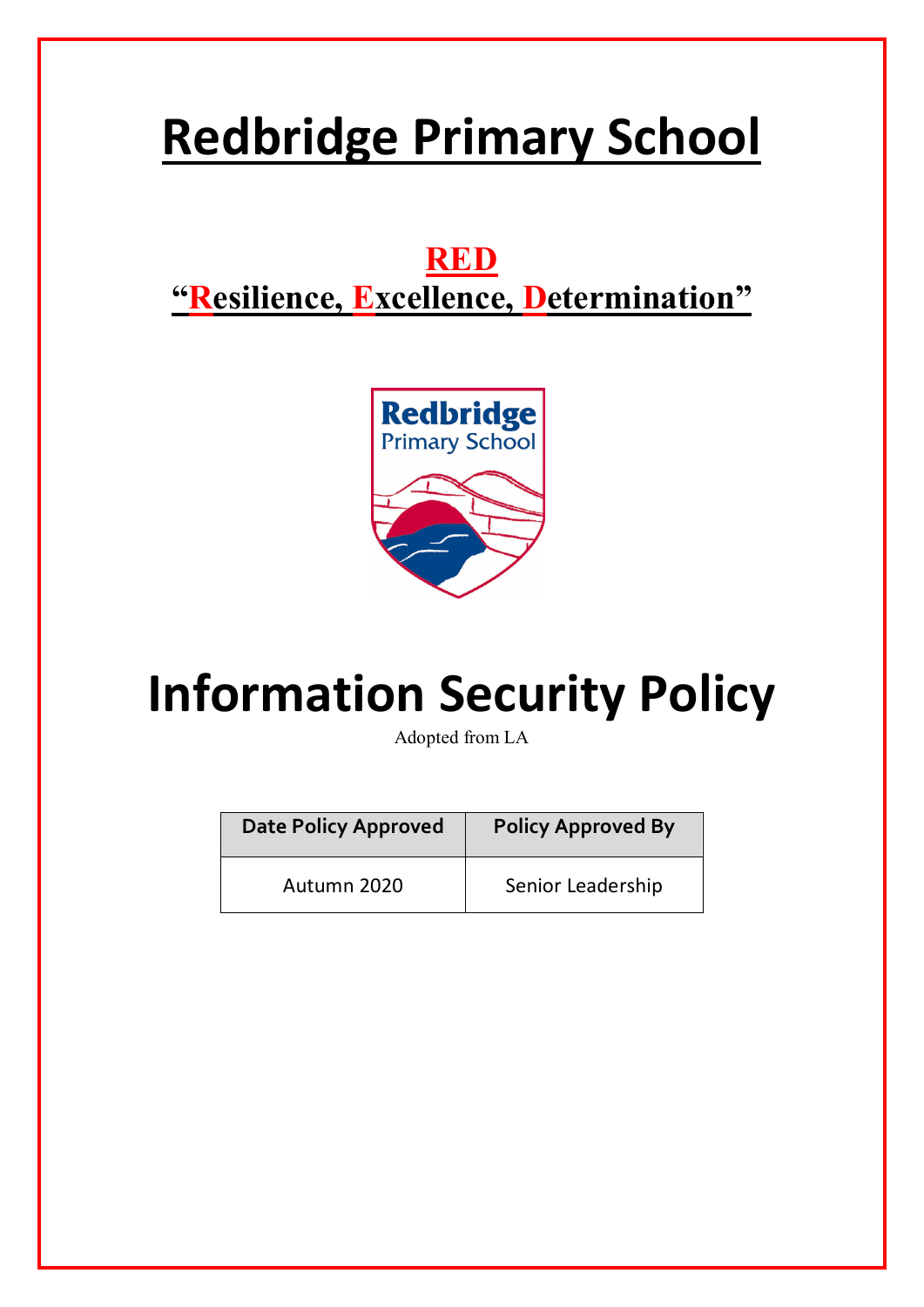# **Contents**

| $\mathbf{1}$            |                                                                |  |
|-------------------------|----------------------------------------------------------------|--|
| $\overline{\mathbf{2}}$ |                                                                |  |
| $\overline{3}$          |                                                                |  |
| 4                       |                                                                |  |
| 5                       | Homeworking/Remote/Mobile working Error! Bookmark not defined. |  |
| 6                       |                                                                |  |
| $\overline{7}$          |                                                                |  |
| 8                       |                                                                |  |
| 9                       |                                                                |  |
| 10                      |                                                                |  |
| 11                      | Information Security Incidents  Error! Bookmark not defined.   |  |
| 12                      | Record of Processing Acvtivities  Error! Bookmark not defined. |  |
| 13                      | Appendix A -                                                   |  |

# **1 Introduction**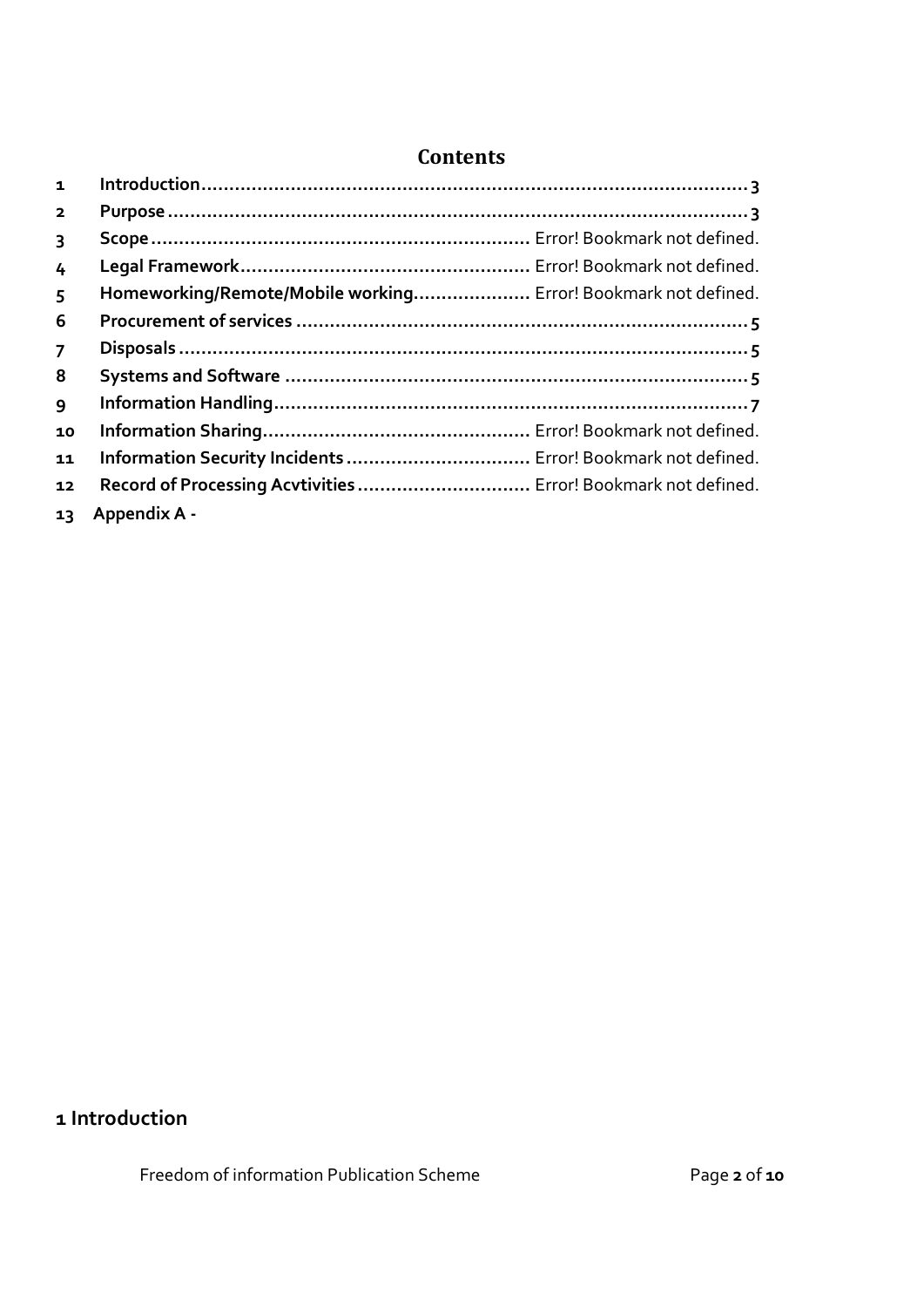Information stored and processed by the school or by third parties working on behalf of the school is a valuable asset. Without adequate levels of protection, confidentiality, integrity and availability of information, the school will not be able to fulfil its obligations including the provision of government services and meeting legal, statutory and contractual requirements.

The school's information is in many forms including:

- Hardcopy documents on paper and sent by fax
- Electronic information stored on computers, remote servers, mobile devices, tapes, microfilm, CDs, external disks and USB portable storage devices
- Verbal information (face to face conversations and over the telephone)

The school are committed to preserving the confidentiality, integrity and availability of the information assets within the jurisdiction of the School for the purposes of:

- sound decision making
- delivering quality services to our customers
- compliance with the law
- meeting the expectations of our customers and citizens
- protecting our reputation as a professional and trustworthy organisation
- safeguarding against fraudulent activity.

This policy sets out the school's commitment to information security and provides the guidelines and frameworks for ensuring all forms of information, supporting systems and networks are protected from security threats such as malicious software, unauthorised access, computer misuse, information technology failures, human error and physical security threats.

The ICT Desk has overall responsibility for the security of Information Assets within the jurisdiction of the school, but it is the responsibility of **all** employees and agents of the school to comply with this policy.

# **2 Purpose**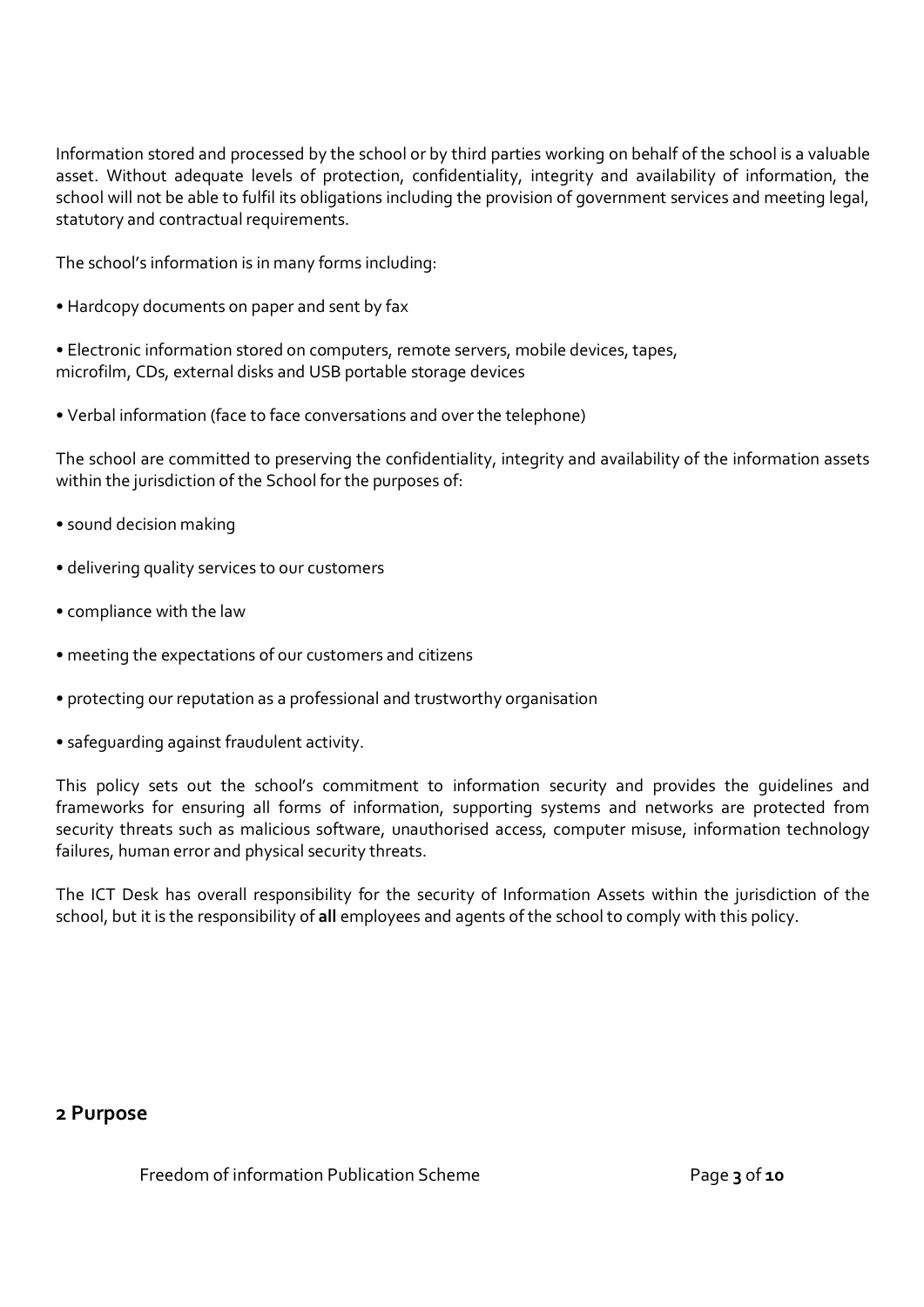The purpose of this policy is to protect all information assets within the control of the School from all threats whether internal or external, deliberate or accidental. The policy sets out the controls and requirements that will protect a wide range of information that is generated, shared, maintained and ultimately destroyed or archived.

The purpose of security in an information system or process is to preserve an appropriate level of:

- **Confidentiality:** to prevent unauthorised disclosure of information
- **Integrity**: to prevent the unauthorised amendment or deletion and maintain integrity of information
- **Availability**: to prevent unauthorised withholding of information or resources and ensure information is available as and when legitimately required
- **Resilience**: to ensure that information is accessible when it is needed

# **3 Scope**

This policy applies to all information assets held by the school irrespective of their format and covers all locations into which Redbridge Primary School information is taken and/or accessed from.

# **4 Legal Framework**

The school must comply with all relevant statutory UK and European Union legislation, including:

- Human Rights Act 1998
- Data Protection Act 2018
- General Data Protection Regulations 2016 (GDPR 2016)
- Freedom Information Act 2000
- Common law duty of confidence
- Copyright, Designs and Patents Act 1988
- Computer Misuse Act 1990
- Environmental Information Regulations 2004
- Regulation of Investigatory Powers Act 2000
- Health & Social Care Act 2012

Freedom of information Publication Scheme **Page 4** of **10**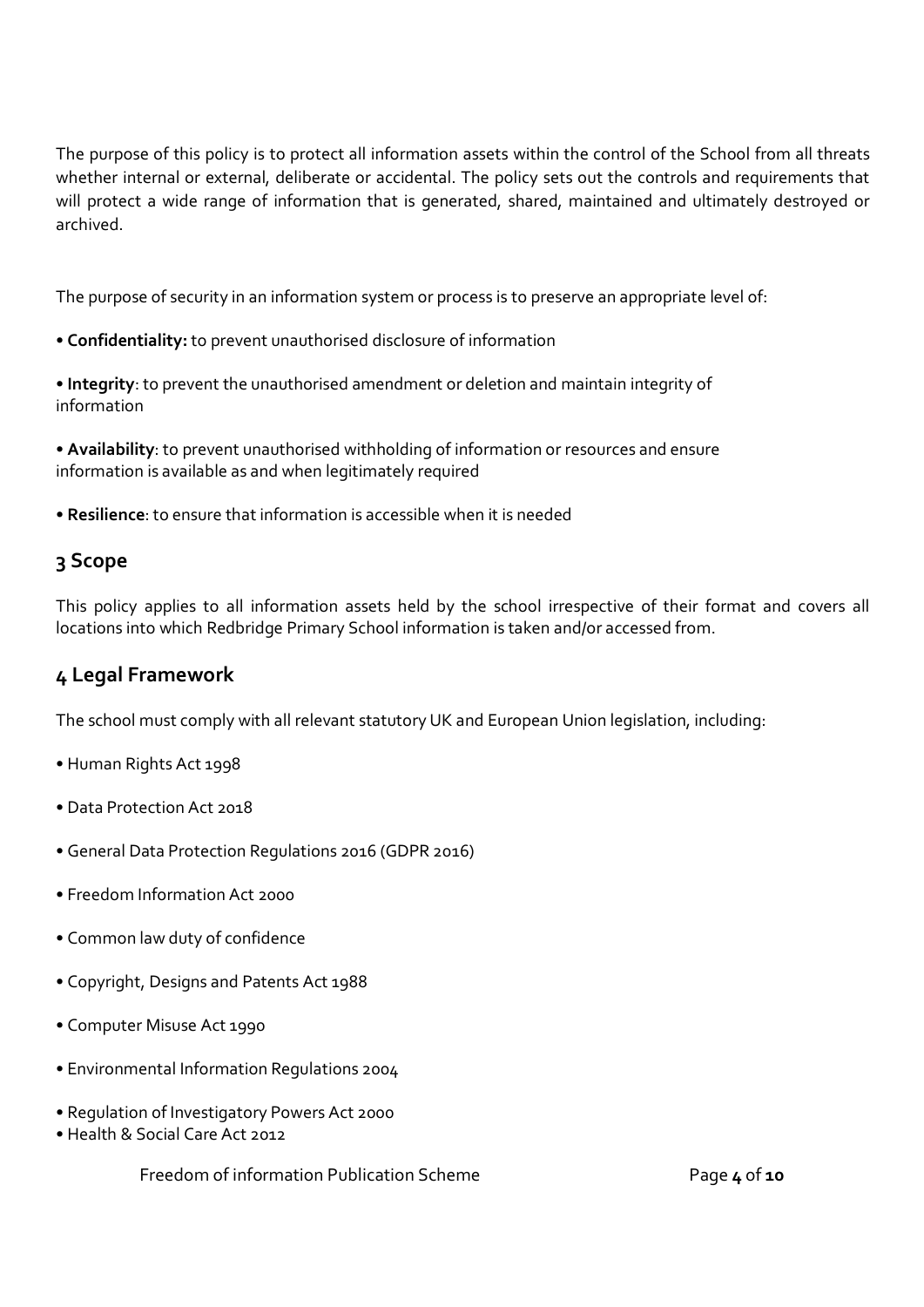- Health and Safety at Work Act 1974
- Telecommunications (Lawful Business Practice) Regulations 2000
- Protection of Freedoms Act 2012
- Waste Electrical and Electronic Equipment (WEEE) Directive
- Re-use of Public Sector Information Regulations 2005

The requirement to comply with this legislation extends to everyone who can be held personally accountable for any breaches of information security for which the School is responsible.

# **5 Home working/Remote/ Mobile working**

All home working and remote/mobile working must be carried out in compliance with the Acceptable Use Policy.

All users working off of the School's site **must** sign the mobile working confidentiality statement (See appendix A) prior to being given access to the network using a virtual private network or virtual machine accessed from non-school equipment

Line Managers are responsible for ensuring that the Mobile Working Confidentiality Statement has been signed when granting permission for remote working.

As part of the issue of laptops or hybrid tablets IT will ensure that staff have signed the mobile working confidentiality statement.

# **6 Procurement of services**

When procuring services all users must ensure that:

• GDPR and Information Governance requirements are clearly specified within the conditions of contract and service specification for all relevant procured services.

• Privacy by Design and Default is mandated and incorporated across all stages of the life cycle development of the service. This mandates the completion of a Data Protection Impact Assessment from the onset for any service provision.

• the school's conditions of contract relating to General Data Protection regulation, freedom of information etc. are included in all relevant procurement information.

• the pre-qualification/evaluation of prospective suppliers includes where appropriate consideration of capability for providing sufficient guarantees with compliance with GDPR.

Freedom of information Publication Scheme **Page 5** of **10**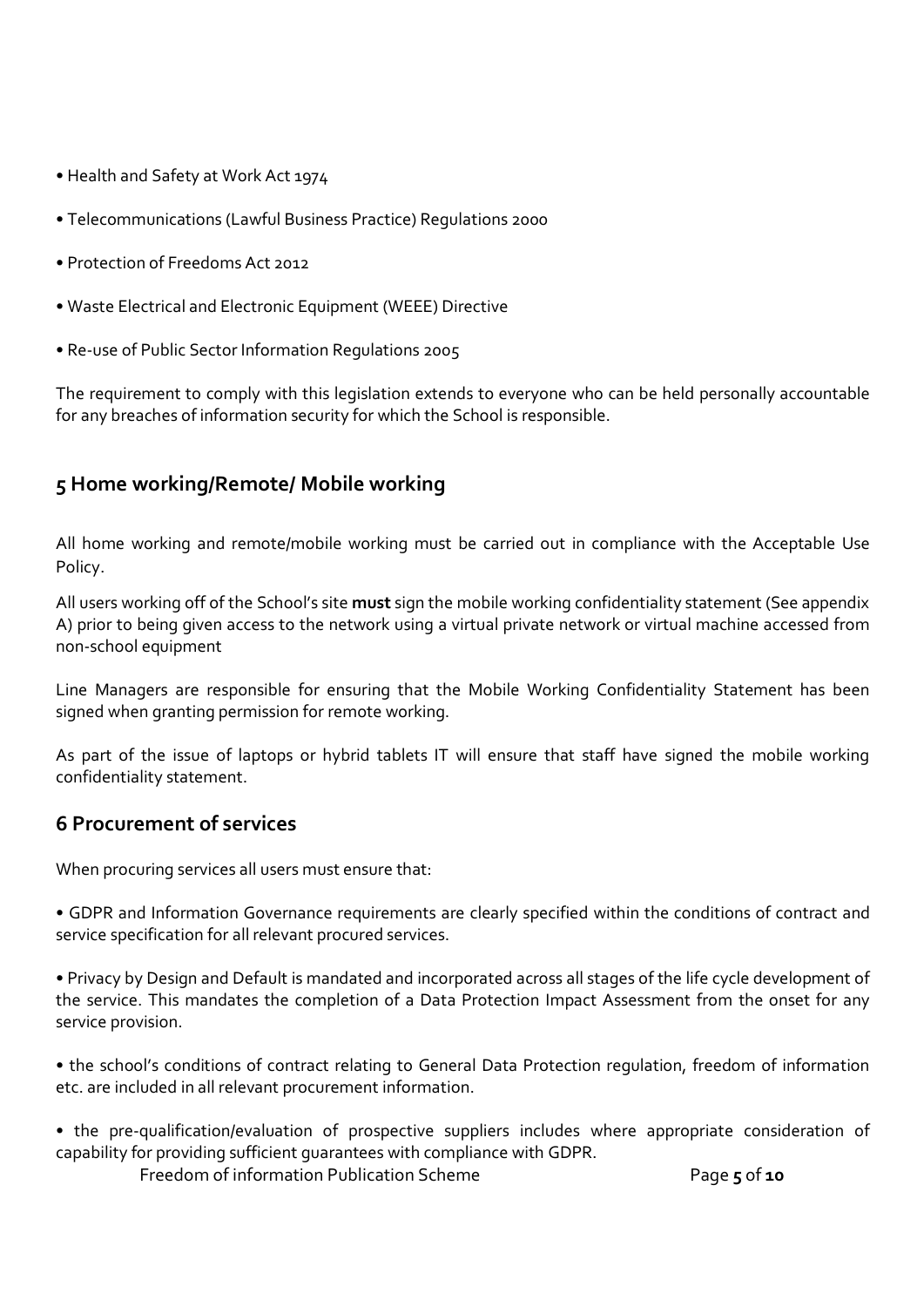• due regard is given to GDPR as part of contract monitoring and management.

• the implications of sub-contracting are considered and ensure that the above requirements are passed through the relevant supply chain, with specific considerations for the mandates of the GDPR

• third parties have adequate and demonstrable controls in place with regards to offsite/ remote storage of school information.

# **7 Disposals**

Users must ensure compliance with the Waste Electrical and Electronic Equipment (WEEE) Directive and ensure that sensitive data is not accidentally released. The disposal of any IT equipment **must** be carried out by the IT Unit.

When disposing of any personal, sensitive and/or confidential information staff must do so in accordance with the school's confidential waste disposal procedures.

If working at home staff must comply with the above disposal methods which ensure secure methods such as cross-cut shredding. If no secure disposals methods are available, sensitive information must be transported to your normal working area for secure disposal.

It is important to keep the waste in a secure place until it can be collected for secure disposal. **Never put sensitive and confidential waste in any normal waste bins.** 

#### **8 Systems and Software**

All information systems which are to be used for storing and processing school information must be formally authorised by the ICT Unit.

Information Asset Owners (IAOs) are responsible for ensuring that Data Protection Impact Assessments are completed for all new systems and information handling processes. They must also ensure that all new systems comply with the Privacy by Design and Default mandate.

User access to systems must be adequately controlled using complex passwords and appropriate access rights. User access rights must be regularly reviewed to ensure they are still appropriate.

Deliberate unauthorised access to, copying, alteration or interference with computer programs or data is strictly forbidden.

#### *User Responsibilities*

Users must use a unique username and password for accessing the school's network and information systems. Users are responsible for keeping their passwords confidential at all times, and must not disclose passwords to anyone, including their line managers. Written down passwords are not permitted Weak passwords must not be used.

Users must not attempt to access systems or records within systems which they have not been formally authorised to access.

Freedom of information Publication Scheme **Page 6** of **10**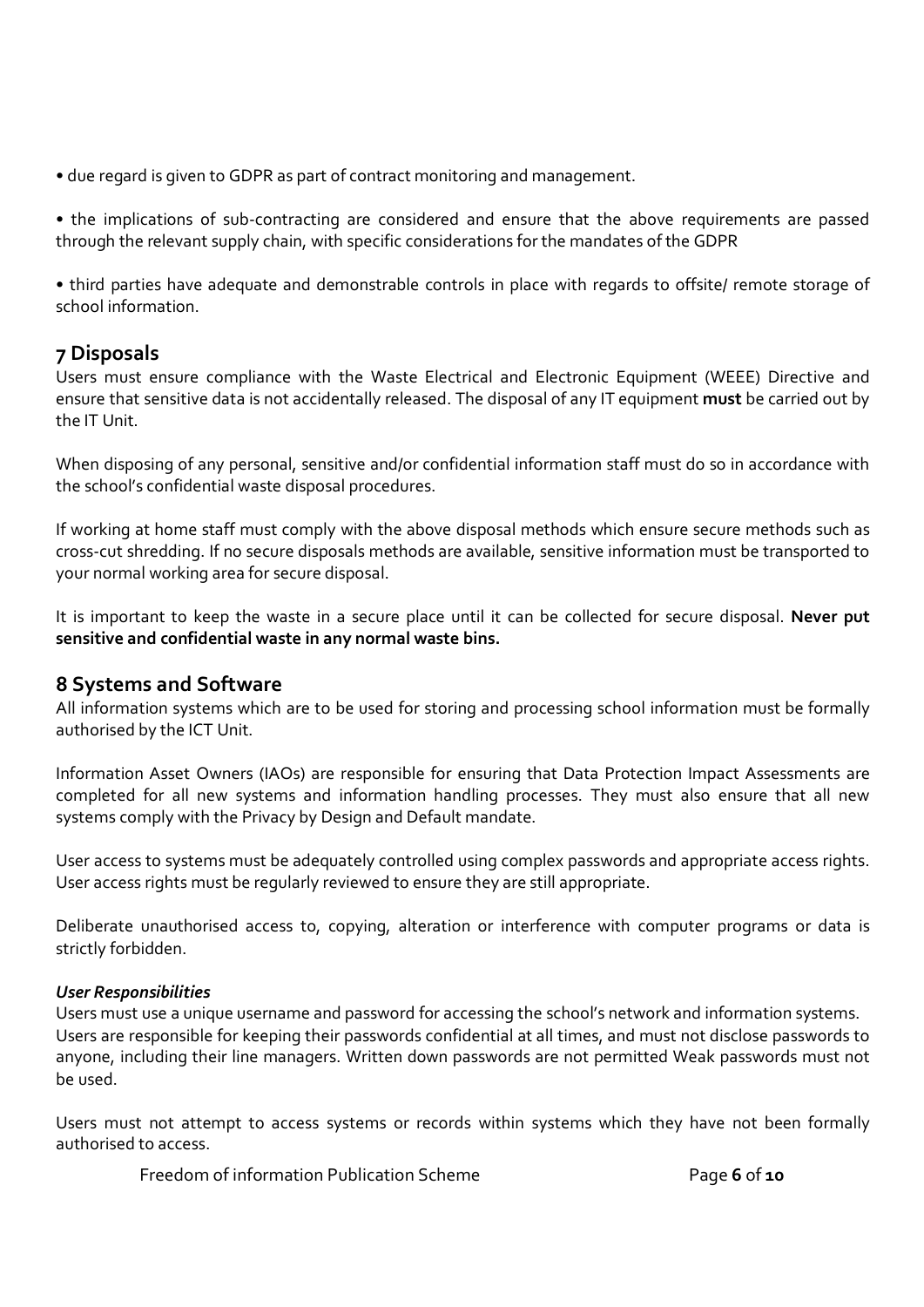Users must not bypass, disable or subvert system security controls.

Users shall ensure that unauthorised persons are not able to view school information on portable devices and shall protect access by locking computers when unattended. This Policy also applies to staff accessing school information on their own devices.

Users must ensure they do not leave portable media such as CDs that contains personal or sensitive information in drives.

All users must inform their manager if they detect, suspect or witness an incident which may be a breach of security and notify the IT Service Desk through the Information Security Breach Guidance.

All users must be aware that the network is monitored. IT Unit will monitor day to day access to ensure adequate protection against security threats, and where necessary, will collect evidence of misuse and unauthorised activity.

#### *Manager's Responsibilities*

Managers shall ensure that the School's briefings for Information Security and Data Protection are part of a new employees' induction.

Managers shall ensure that all users complete refresher training for Information Security and Data Protection.

**Managers must ensure** that when any staff member leaves the School, all school equipment (including their ID card) is returned. The IT Unit must be informed of all leavers immediately to ensure network access is revoked.

#### *Portable hardware including laptops, mobile devices & tablets*

Unauthorised equipment must not be connected to the school's network. The exception being personal devices connecting to the school's 'guest' wireless system.

Equipment taken off site must be locked away and kept out of sight when left unattended.

USB ports are restricted and only permit the use of IT approved and encrypted devices. Active scanning will automatically check all media plugged into USB ports to ensure compliance with USB port restrictions.

Equipment left on site overnight e.g. laptops or tablets should be securely stored in a locker or locked cupboard.

# **9 Information Handling**

#### *Building Security*

All facilities that hold or process information must have suitable physical security. This includes, but is not limited to:

Freedom of information Publication Scheme **Page 7** of **10**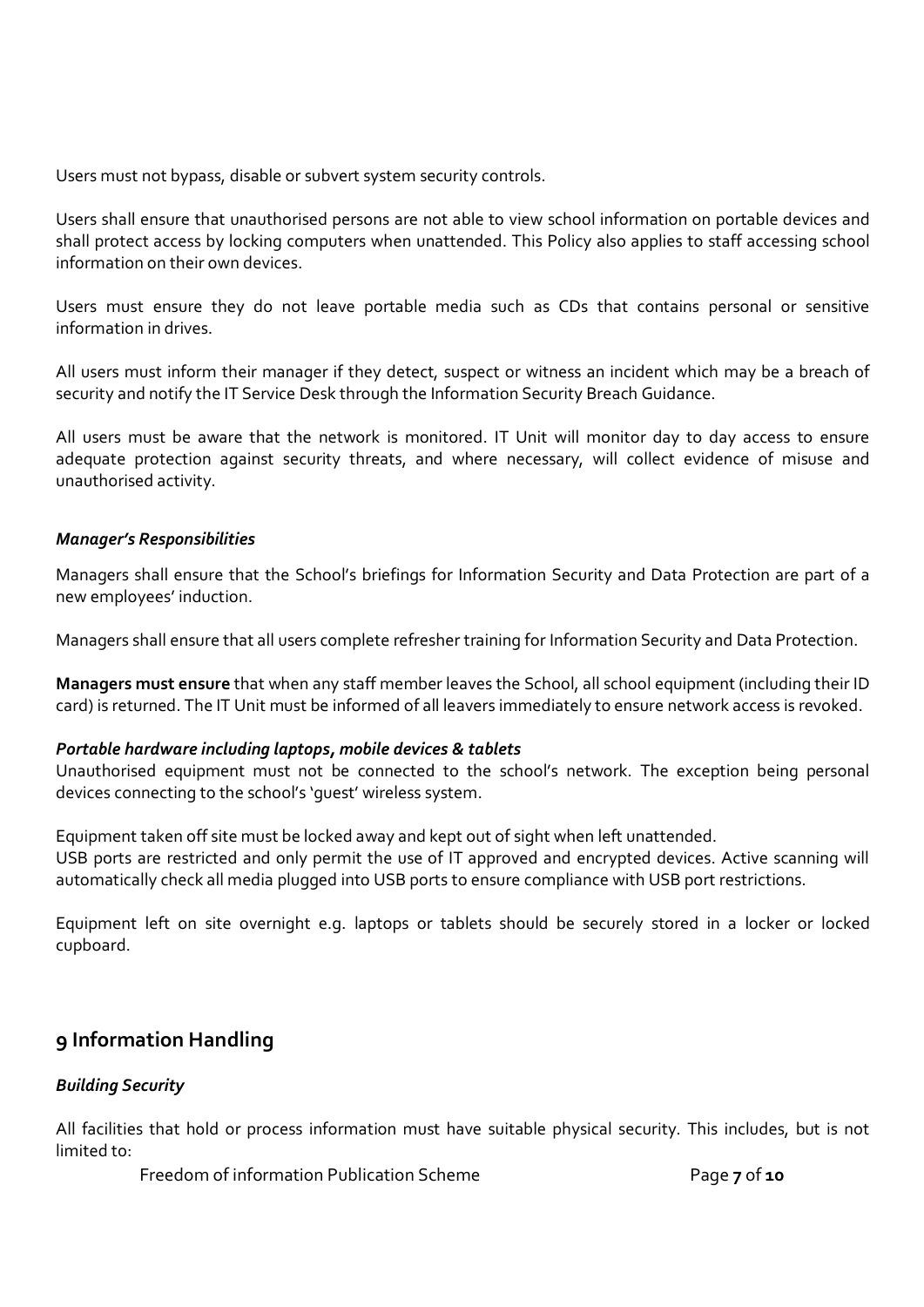• **ALL** staff, contractors, agency workers or other persons having access to the School's information assets must wear their ID badge clearly displayed at all times whilst on School premises

- Visitors to office facilities must be escorted at all times while in data processing
- Visitor reception and pass procedures must be followed
- Computer Data Centres will have controlled access and logs recording access
- IT communications equipment must be enclosed in secure locked cabinets if in general office areas

Everyone must ensure that information is not put at risk of damage or theft, and is stored securely and access allowed only to those who need it for legitimate purposes and in accordance with the General Data Protection Regulation For example; Records must be stored in secure buildings with access controls to the building, specific floors and individual offices.

The location of any stored records must be sited to avoid unauthorised access, damage, theft and interference. Stored records must not be removed or moved to another location without notification being given to the relevant Information Asset Owner or Records Co-ordinator.

Electronic information needs to be stored on the school network unless alternative storage (e.g. Cloud) is authorised by the IT Unit.

Users shall not under any circumstances download or store sensitive Council Information (including sensitive personal and personal data) on any non-Council device or facility (e.g. personal cloud).

#### *Communication*

Extra care must be taken when printing sensitive information or sending/receiving faxes. When sending sensitive information, a test fax must be sent prior to sending the information or phone the organisation first to let them know what is being sent.

Voicemail may contain personal and sensitive information and therefore passwords must be kept secure

#### *Records Management*

Records are a key resource for the effective operation and accountability of the school. It is also recognised that some records will over time become of historical value and need to be identified and preserved accordingly.

#### *Removable media*

To prevent data loss, the use of USB devices (e.g. portable hard drives, memory sticks) and removable media (e.g. CDs, DVDs, memory sticks etc.) on the council's PCs **must not** be used to store personal and sensitive information unless there is a business requirement to do so.

Freedom of information Publication Scheme **Page 8** of **10**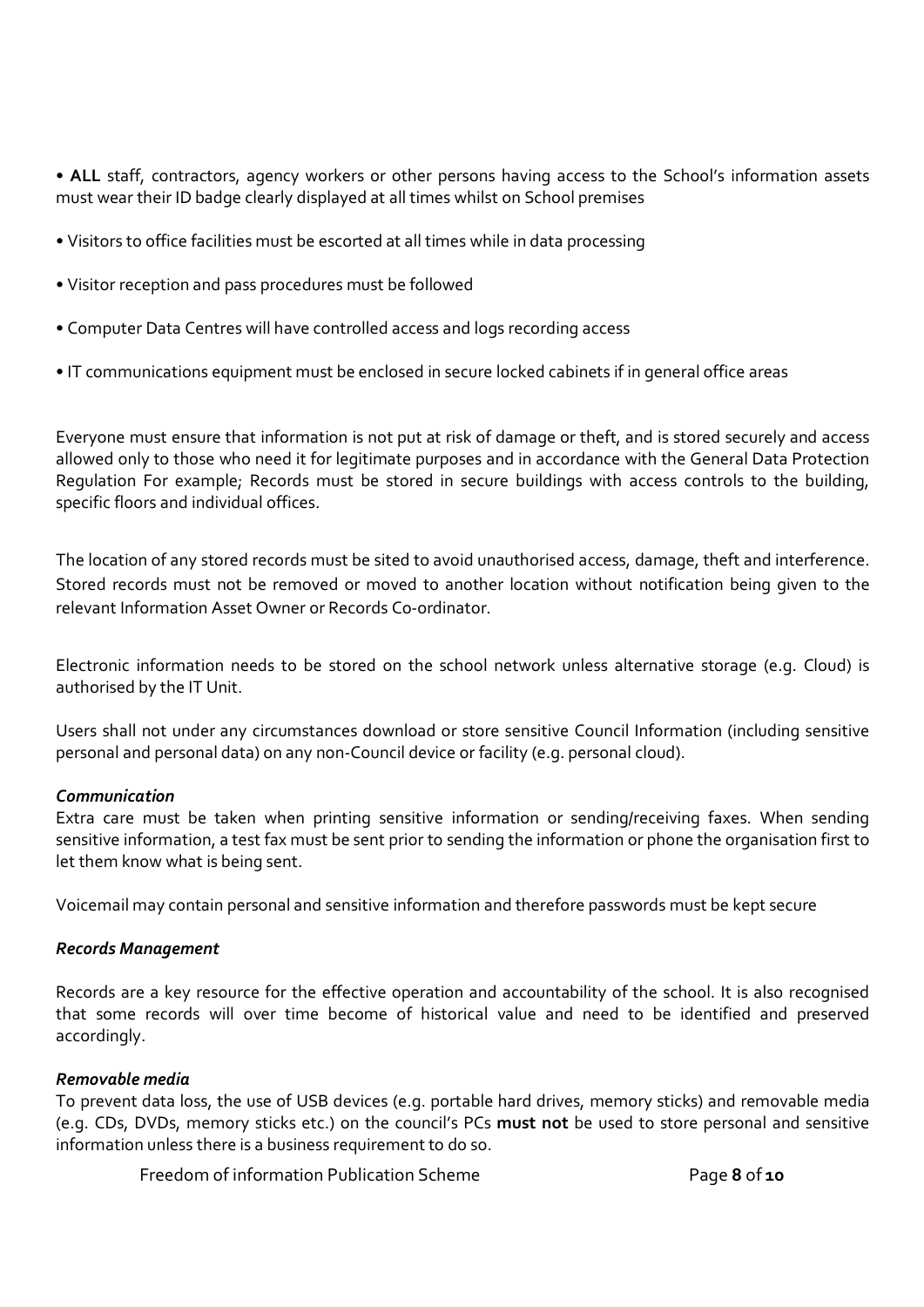Users must only use mobile media to transfer personal and sensitive council information if there is a business requirement to do so and there is no other more secure means available e.g. Egress

#### **10 Information Sharing**

Information shall only be shared within the School and with other organisations in line with the law, where there is a need or obligation to do so, and where possible consent has been given.

Where there is a need to enable service delivery through partnership with external organisations the information sharing will be governed either under the terms of a contract or an information sharing or information access /disclosure agreement.

# **11 Information Security Incidents**

Any loss or risk of loss of sensitive and confidential information, either actual or suspected, must be reported immediately without undue delay (within 48 hours of becoming aware of the incident), to the IT Service Desk and notify the Information Governance Lead using the Information Security Breach Guidance.

# **12 Record of Processing Activities (ROPA))**

A Record of Processing Activities will be maintained by Information Asset Owners (and managers) of all the Council's major information assets, including those required for the Council to meet its statutory obligations. Oversight and moderation of the Record of Processing Activities will be provided by the Information Governance Lead.